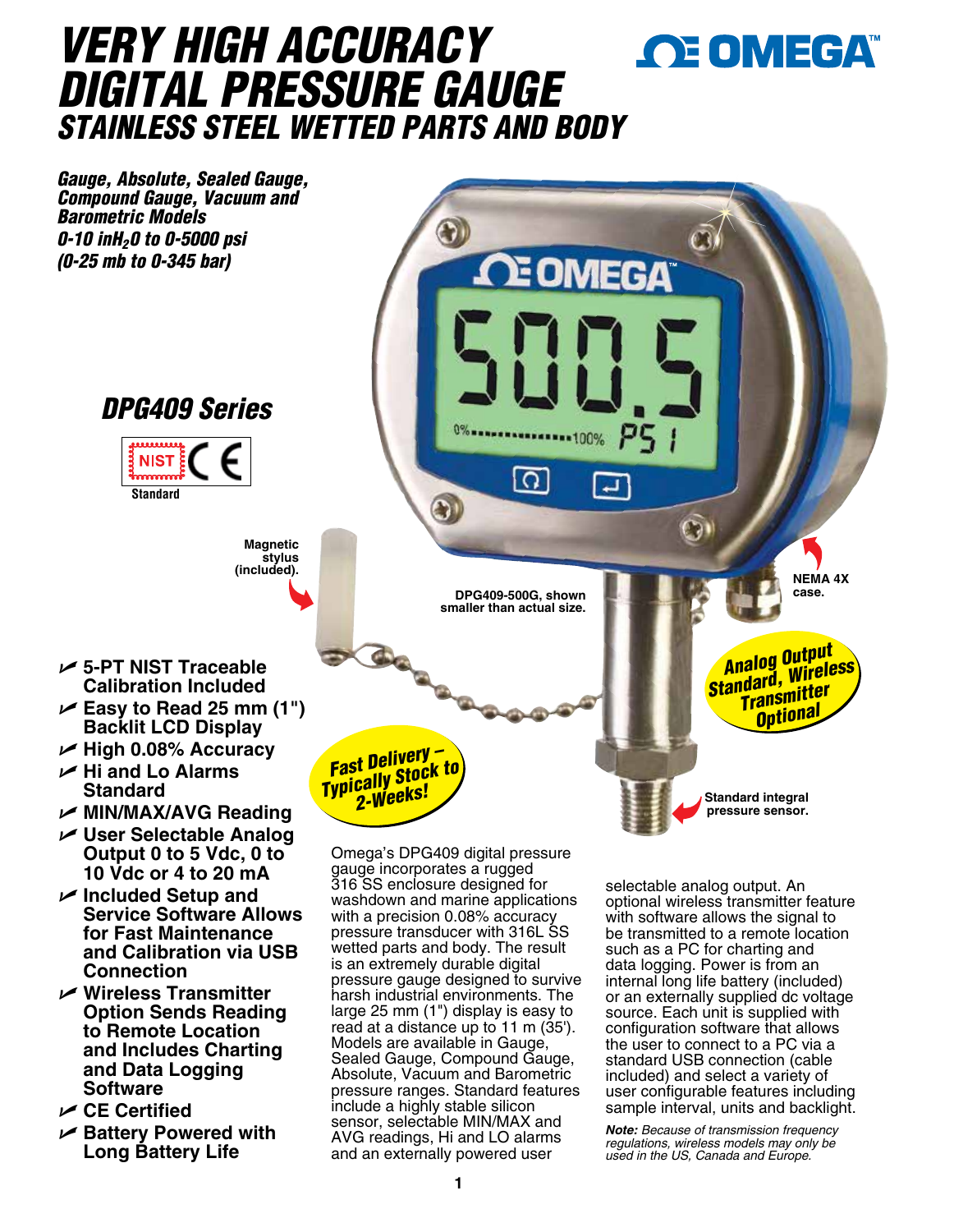# **SPECIFICATIONS**

**CE Compliant:** Meets EN61326-1: 2006 for industrial locations with analog output cables less than 30 m (98')

## **Accuracy (Combined Linearity,**

**Hysteresis and Repeatability):** ±0.08% BSL (compound gauge calibrated in positive direction only)

### **Temperature:**

**Storage:** -40 to 82°C (-40 to180°F) **Operating**: -18 to 66°C (0 to 150°F)

# **Thermal Effects (Over Operating**

**Range): Zero Balance: Ranges >5 psi:** ±0.3% span **Ranges** ≤**5 psi:** ±0.5% span

### **Span Setting:**

**Ranges >5 psi:** ±0.3% span **Ranges** ≤**5 psi:** ±0.5% span

#### **Minimum Resistance Between Transducer Body and Any Wire:** 100MΩ @ 50 Vdc

**Pressure Cycles:** 1 million minimum

**Long Term Stability (1-yr):** ±0.1% FS typical

**Analog Output:** User selectable 0 to 5 Vdc, 0 to 10 Vdc or 4 to 20 mA (external 24 Vdc power supply required for all analog output types)

*Note: Compound gauge ranges have a unidirectional analog output equal to their full span; i.e. -15 to +15 psi = 0 to 10 Vdc.*

 Set jumper to select current or voltage Software selection of 0 to 5 Vdc, 0 to 10 Vdc, or 4 to 20 mA

۵ñ

**OMEGA** 

កោ

## **Analog Output**

**Cable:** 2.7 m (8.9') **Accuracy:** 0.08% typical **Overpressure:** Gauge and sealed gauge **10 inH2O:** 10 times span **1 psi:** 6 times span **2.5 to 1000 psi:**

4 times span **1500 to 5000 psi:** 7250 psi max

#### **Wireless model shown, DPG409-500G-W.**

**New security feature uses magnetic stylus (included) for keypad activation. No accidental button presses. Perfect for dirty hands or if wearing gloves.**

#### **Absolute/Barometric Ranges**

**5 psia:** 6 times span, **15 to 1000 psia:** 4 times span

**1500 to 5000 psi range:** to 7250 psia **Containment Pressure:** Gauge pressure

**10 inH2O to 5 psi:** To 1000 psi **15 to 1000 psi:** To 3000 psi

## **1500 to 5000 psi:** To 10,000 psi

**Absolute/Barometric Pressure:**

5 to 1000 psi: to 6000 psia **Display:** 4-digit LCD with user selectable backlighting, (9999 count) 25 mm (1") character height

**Computer Interface:** USB connection for set-up, cable included

**Sample/Display Range:** User selectable from 0.38 to 30 sec. (preset to 1/sec)

**Power:** One 3.6V lithium 8.4 Ah capacity (C cell) Included (two with wireless option), (replacement battery part no. BATT-C-3.6V)

**Battery Life (Typical):** Up to 9 months **Enclosure:** 

**Material:** 316 stainless steel and ABS center gasket **Finish:** Brushed 316 stainless steel **Environmental Rating:** Weatherproof, NEMA 4X (IP65)

**Sensor Wetted Parts:** 316L stainless steel

**Pressure Connection: 1/4-18 NPT male Connection Location:** Lower **Dimensions:**

**Display:** 115 H x 89 W x 74 mm D (4.5 x 3.5 x 2.9") **Sensor:** 72 to 89 mm L (2.8 x 3.5") below display

**Weight:** 900 g (2 lb) Typical depending upon configuration

## **Front Panel Functions**

**Backlight:** Manually turns backlight on/off

**Min/Max:** Recalls min/max values **Zero/Clear:** Zeros display or clears min/max

## **Software Settings (via USB)**

**Update Rate:** 4 options, 10, 5, 2, 1 times per second

**Units:** psi, inHg, inH<sub>2</sub>O, bar, mbar, hPa units; must be specified at time of order **Lock:** Allows the lock-out of front panel functions

**Alarms:** User selectable "High" and "Low" alarm limits (open collector) **Backlight:** On/off, 10 sec, 30 sec, 1 min, 5 min

**Wireless Transmitter (Optional):** Channel number, transmission rate, alarms, sensor offset, chart recording, data logging

**Calibrate:** Zero and Span

#### **Overrange Indication: "\_ Wireless Option Specifications**

**Transmit Sample Rate:** User

programmable from 1 sample/2 min to 1 sample/2 sec

**Radio Frequency (RF) Transceiver Carrier:** ISM 2.4 GHz

**RF Output:** 10 dBm (10 mW)

**Range of RF Link: Outdoors (Line of Sight):**

Up to 120 m (400') **Indoors/Urban:** Up to 40 m (130')

**Included Software:** Requires Windows® 7 (32 bit); XP or Vista

**Data Transmission to Host:** Pressure reading, ambient temperature reading, RF transmit strength and battery level